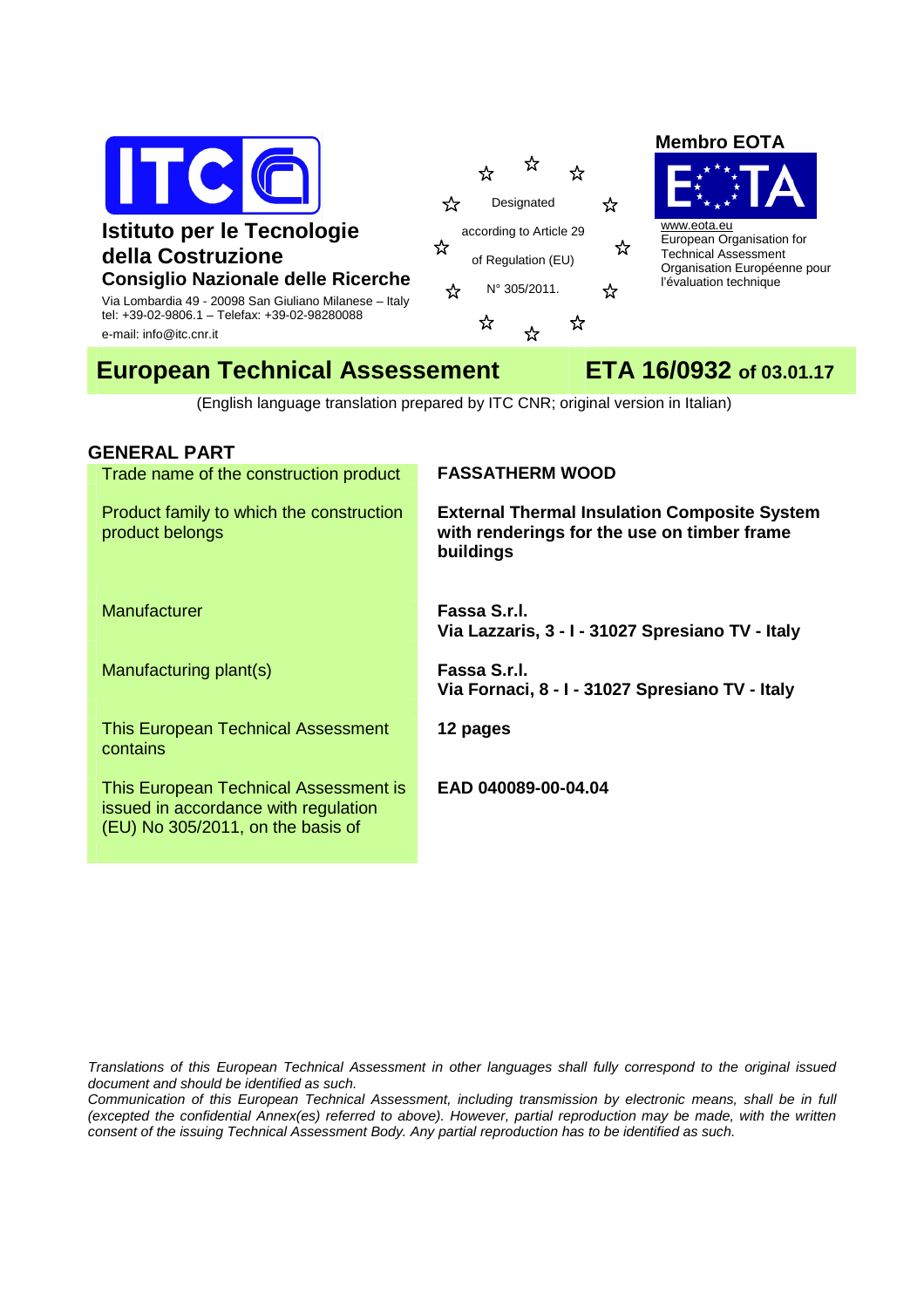# **SPECIFIC PARTS**

#### **1. TECHNICAL DESCRIPTION OF THE PRODUCT**

According to EAD 040089-00-04.04 (called EAD in the following text), the kit "FASSATHERM WOOD" realizes an External Thermal Insulation Composite Systems (ETICS) with renderings to be applied on timber frame buildings with external boards.

The insulation products are limited to EPS (hEN 13163) and to MW (hEN 13162) and, according to 1.2.1 of EAD, they are mounted on external boards on which they are mechanically fixed with the use of supplementary adhesive (required bonded surface: at least 40%). The external boards can be: wood-based panels (organic bonding), cement bonded particle boards, fibre-cement panels (cement bonded fibre boards), gypsum bonded particle boards, gypsum plaster boards, fibregypsum panels (gypsum bonded fibre boards) and similar products.

The mechanical fixings are anchors.

The insulation product is faced with a rendering consisting of two layers, one of which contains reinforcement. The rendering is applied directly to the insulating panels, without any air gap or disconnecting layer. The ETICS is totally site applied.

The ETICS include special fittings (e.g. base profiles, corner profiles, ...) to connect it to adjacent building structures (apertures, corners, parapets, etc, ...).

The ETICS comprises components which are factory-produced by the ETA-holder or by the components' suppliers. ETICS are designed and installed in accordance with the ETA Holder's design and installation instructions.

The kit comprises the components described in the following Table 1 which are factory-made by the ETA Holder or by his suppliers. The ETA Holder is ultimately responsible for the kit. The components of the kit are specified by the ETA Holder as follows:

|                                    | <b>Component</b>                                                                                                                               | <b>Trade name</b>                 | <b>Installation information</b>  |                                                          |
|------------------------------------|------------------------------------------------------------------------------------------------------------------------------------------------|-----------------------------------|----------------------------------|----------------------------------------------------------|
|                                    |                                                                                                                                                |                                   | Coverage                         | <b>Thickness</b>                                         |
|                                    | Mechanically fixed ETICS with supplementary adhesive                                                                                           |                                   |                                  |                                                          |
|                                    | <b>Insulation product 1</b><br>(expanded polystyrene panels)<br>(see further description at § 4.1)                                             | "EPS 100" <sup>1</sup>            | $\ensuremath{\mathnormal{/\!/}}$ | $min: 60$ mm<br>max: 300 mm                              |
| <b>Insulation</b><br>material with | <b>Insulation product 2</b><br>(mineral wool panels) (see<br>further description at $\S$ 4.2)                                                  | "Mineral Wool" <sup>2</sup>       | $\sqrt{ }$                       | min: 100 mm<br>max: 200 mm                               |
| associated<br>method of<br>fixing  | <b>Adhesive</b><br>(cement <sup>3</sup> based powder<br>requiring addition of 25-27 % of<br>water); particle size: 1.2 mm                      | "A96" <sup>4</sup>                | 3 - 4 $kg/m^2$                   | $\prime$                                                 |
|                                    | <b>Anchors</b><br>(plastic sleeve with a collar and<br>a galvanized steel screw).<br>Length: different, in relation to<br>insulation thickness | "Fassa Wood<br>Fix'' <sup>5</sup> | $\sqrt{ }$                       | Ø of the<br>collar:<br>60 mm<br>$Ø$ of the nail:<br>6 mm |
| <b>Base coat</b>                   | Cement <sup>6</sup> based powder<br>requiring addition of 25-27<br>% of water); particle size:<br>$1.2 \text{ mm}$                             | "A96" <sup>7</sup>                | $6 - 7$ kg/m <sup>2</sup>        | $4.0 - 6.0$ mm                                           |

<sup>1</sup> Manufacturer: Ecoespansi S.r.l.

 $\overline{a}$ 

<sup>&</sup>lt;sup>2</sup> Manufacturer: Knauf Insulation S.p.A.

<sup>3</sup> CEM I 52.5 R

<sup>4</sup> Manufacturer: Fassa S.r.l.

<sup>5</sup> Manufacturer: Ejot GmbH.

<sup>6</sup> CEM I 52.5 R

<sup>7</sup> Manufacturer: Fassa S.r.l.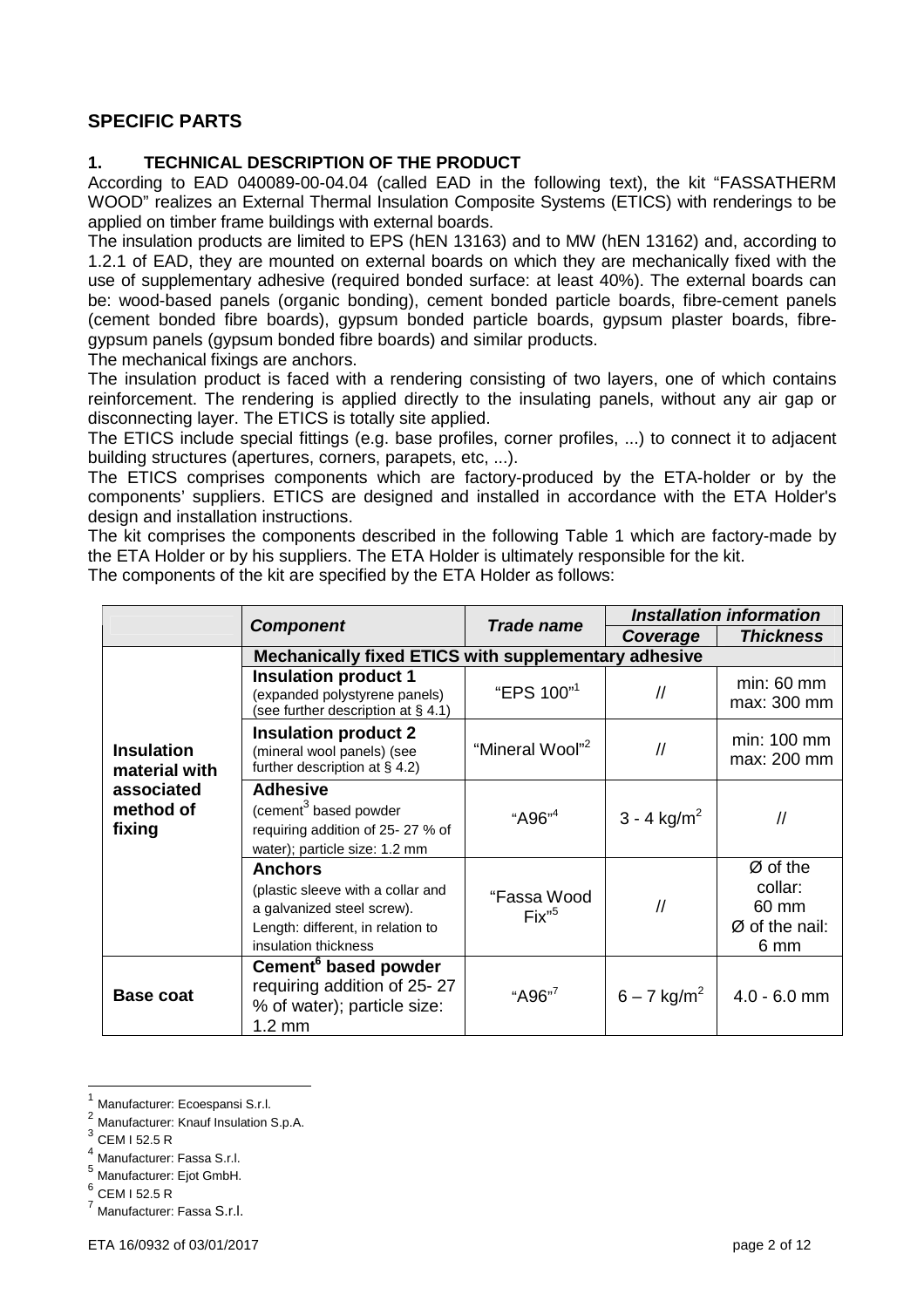| <b>Reinforcement</b>                             | <b>Glass fibre mesh</b><br>(mesh size: 3.8 x 4.15 mm)                                               | "Fassanet<br>$160^{9}$                                     | $\sqrt{ }$                                            | $\sqrt{ }$      |
|--------------------------------------------------|-----------------------------------------------------------------------------------------------------|------------------------------------------------------------|-------------------------------------------------------|-----------------|
| Key coat 1 for<br>finishing coat                 | <b>Watery solution of acril-</b><br>silicon resins                                                  | "FX526" <sup>9</sup>                                       | $0.10 - 0.15$<br>$\text{Im}^2$                        | 100 -120 µ      |
| Key coat 2 for<br>finishing coat<br>$\mathbf{2}$ | <b>Watery solution of silicon</b><br>resins                                                         | "FS 412"10                                                 | $0.10 - 0.15$<br>$\text{I/m}^2$                       | $100 - 120 \mu$ |
| <b>Finishing coat</b><br>1 to be used<br>on EPS  | Ready to use paste<br>based on acril-silicon<br>resin - particle size: 1.0,<br>$1.5, 2.0$ mm        | "RX 561"11                                                 | $2 - 4$<br>kg/m <sup>2</sup><br>(prepared<br>product) | $1.0 - 2.0$ mm  |
| <b>Finishing coat</b><br>2 to be used<br>on MW   | Ready to use paste<br>based on siliconic resin<br>particle size: 1.0, 1.5, 2.0,<br>$3.0 \text{ mm}$ | "RSR 421" <sup>12</sup>                                    | $2 - 4$<br>(prepared<br>product)                      | $1.0 - 3.0$ mm  |
| <b>Ancillary</b><br>materials                    | <b>Base profiles in</b><br>aluminium<br>U profiles (length 250 cm -<br>different sections)          | "Profilo di<br>partenza con<br>gocciolatoio" <sup>13</sup> | $\sqrt{}$                                             |                 |
|                                                  | <b>Corner profiles in PVC</b><br>L profiles $+$ mesh (length<br>250 cm - different sections)        | "Paraspigolo in<br>PVC con rete" <sup>14</sup>             | $\sqrt{}$                                             |                 |

Tab 1: Components of the kit

#### **2. SPECIFICATION OF THE INTENDED USE IN ACCORDANCE WITH EUROPEAN ASSESSMENT DOCUMENT N° EAD 040089-00-04.04**

"FASSATHERM WOOD" in its alternatives is intended for use as external thermal insulation composite system with renderings to be applied on timber frame buildings. The insulation products are limited to EPS (hEN 13163), MW (hEN 13162); according to EAD, the external boards on which FASSATHERM WOOD can be applied are: wood-based panels (organic bonding), cement bonded particle boards, fibre-cement panels (cement bonded fibre boards), gypsum bonded particle boards, gypsum plaster boards, fibre-gypsum panels (gypsum bonded fibre boards).

 The kit can be used on vertical walls. It can also be used on horizontal or inclined surfaces which are not exposed to precipitation. It is made of non load-bearing construction elements and the installed system does not contribute directly to the stability of the wall on which it is installed, but it can contribute to durability by providing enhanced protection from the effects of weathering. The installed system is not intended to ensure the air tightness of the building structure.

 The provisions made in this ETA are based on an assumed intended working life of at least 25 years, provided that the conditions laid down in section 2.2, 2.3, 2.4 of this ETA for the packaging, transport, storage, installation as well as appropriate use, maintenance and repair are met. The indications given on the working life cannot be interpreted as a guarantee given by the manufacturer or by the Assessment Body, but should only be regarded as a mean for choosing the appropriate products in relation to the expected economically reasonable working life of the works.

 $\overline{a}$ 

<sup>&</sup>lt;sup>8</sup> Manufacturer: Gavazzi Tessuti Tecnici S.p.A.

<sup>&</sup>lt;sup>9</sup> Manufacturer: Fassa S.r.l.

<sup>10&</sup>lt;br>Manufacturer: Fassa S.r.l.

<sup>11</sup> Manufacturer: Fassa S.r.l.

Manufacturer: Fassa S.r.l.

<sup>13</sup> Manufacturer: VWS Befestigungstechnik GmbH.

<sup>14</sup> Manufacturer: VWS Befestigungstechnik GmbH.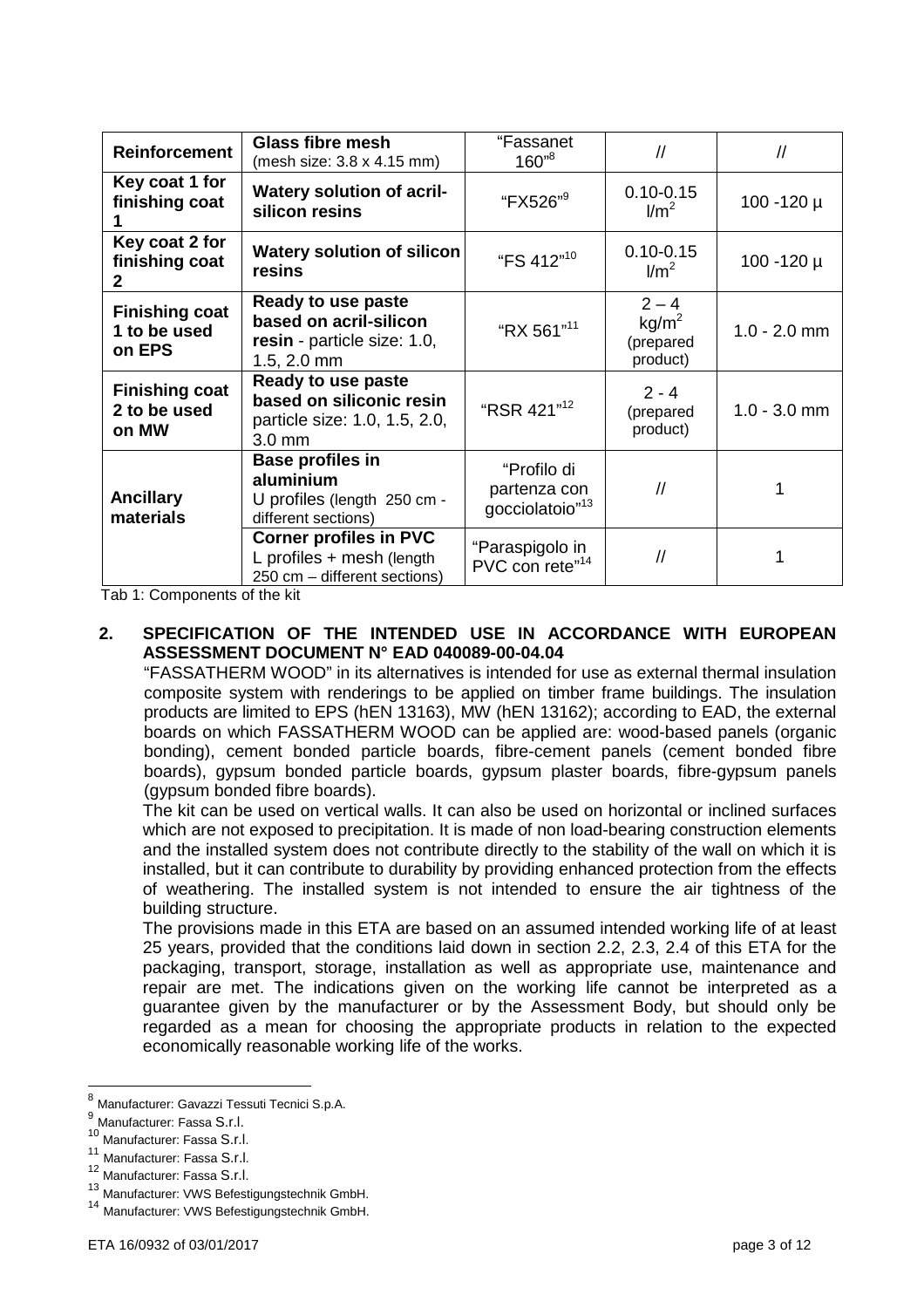#### **3. PERFORMANCE OF THE PRODUCT AND REFERENCES TO THE METHODS USED FOR ITS ASSESSMENT**

The tests for the assessment of the performances of "FASSATHERM WOOD" were carried out according to the tests mentioned in EAD; the performances are valid only if the kit's components are exactly the ones mentioned at § 1 of this ETA.

#### **3.1 SAFETY IN CASE OF FIRE**

#### **3.1.1 Reaction to fire "FASSATHERM WOOD" with EPS**

The reaction to fire has been determined according with § 2.2.1.1 and to Annex A of EAD; the following test were performed:

- SBI test

- Test according to EN 11925-2

The system, as defined under clause 1, reached the following Euroclass according to EN 13501-1:

|                                                                                                                          | Organic content of<br>the rendering system<br>(%) | Flame retardant<br>content of the<br>rendering system (%) | Maximum<br>thickness<br>(mm) | Class     |
|--------------------------------------------------------------------------------------------------------------------------|---------------------------------------------------|-----------------------------------------------------------|------------------------------|-----------|
| <b>FASSATHERM WOOD</b><br>on EPS, with<br>Base coat A96 +<br>finishing coat RX561<br>$(1 \text{ mm}$ and $2 \text{ mm})$ | base coat: 3%<br>finishing coat: 9.50%            |                                                           | 200                          | B- s2, d0 |

Tab. 2: Reaction to fire FASSATHERM WOOD with EPS

#### **Mounting and fixing**

(for all end use applications given in 2 of this ETA)

The assessment of reaction to fire is based on tests with a maximum insulation layer thickness of SBI/200 mm, a minimum insulation layer thickness of SBI/40 mm, EN 11925- 2/60 mm and a maximum insulation material (EPS) density of 16.5 kg/m<sup>3</sup>, as well as a rendering system with a maximum organic content of 12.50% and a thickness of 7 mm. For the SBI test the system was mounted directly to wooden particle boards (D-s2, d0) with a minimum density of 630 kg/m<sup>3</sup>.

 The mounting of the specimen was carried out at ITC-CNR Laboratory by the Manufacturer following the specifications given in his ETA Technical Dossier and in his Recommendations, using a single layer of the glass fibre mesh all over the specimen (without overlapping the mesh). The specimen included anchors; the panel edges were rendered, excluding the bottom edge and the top of the specimen.

#### **Extended application**

The test result covers arrangements with:

- base coats and finishing coats:
- with equal or less organic content,
- with thickness between those evaluated in the test if the organic content is higher than 5%.
- key coats:
- with equal or less organic content,
- adhesives:
- with equal or less organic content and equal or less thickness if the organic content is to or less than 15%,
- reinforcements:
- with an equal or less  $PCS<sub>s</sub>$ -value per unit area
- with equal or higher weight per unit area.
- External boards: according to § 5.3.2.3 of EN 13238, the result can be extend to the following substrates: cement bonded particle boards, fibre-cement panels (cement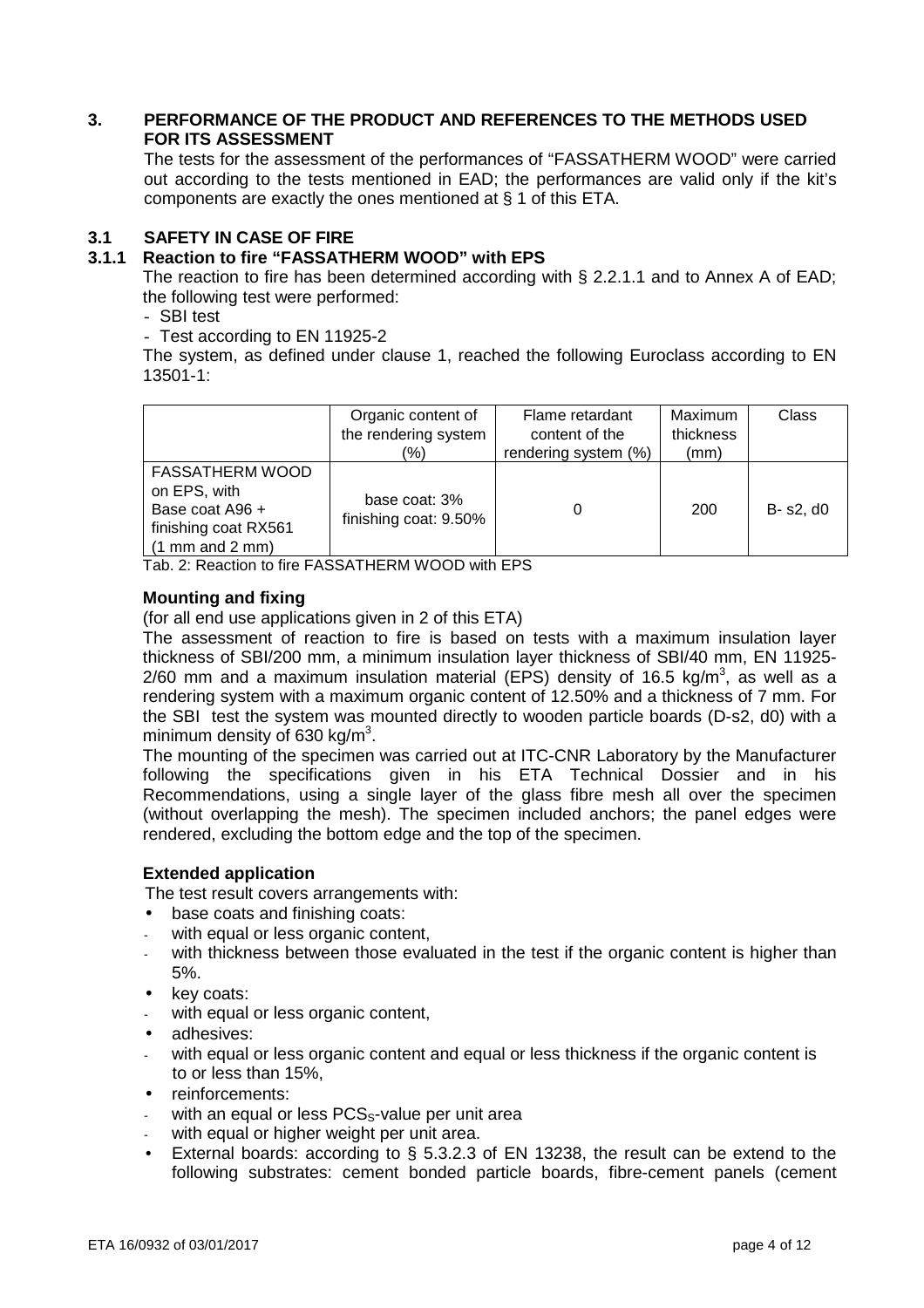bonded fibre boards), gypsum bonded particle boards, gypsum plaster boards, fibregypsum panels (gypsum bonded fibre boards).

#### **3.1.2 Reaction to fire "FASSATHERM WOOD" with MW**

The reaction to fire has been determined according with § 2.2.1.1 and to Annex A of EAD; the following test were performed:

- SBI test
- Test according to EN 11925-2
- Test for determination of gross heat of combustion (calorific value), according to § 3 of EAD.

The system, as defined under clause 1, reached the Euroclass according to EN 13501-1.

|                                                                                           | Organic content of<br>the rendering system<br>(%) | Flame retardant<br>content of the<br>rendering system (%) | Maximum<br>thickness<br>(mm) | Class          |
|-------------------------------------------------------------------------------------------|---------------------------------------------------|-----------------------------------------------------------|------------------------------|----------------|
| <b>FASSATHERM</b><br>WOOD with MW<br>A96 + RSR 421<br>$(1 \text{ mm}$ and $3 \text{ mm})$ | base coat: 3%<br>finishing coat: 9.80%            | 0                                                         | 200                          | $A2 - s1$ , d0 |

Tab. 3: Reaction to fire FASSATHERM WOOD with MW

#### **Mounting and fixing**

(for all end use applications given in 2 of this ETA)

The assessment of reaction to fire is based on tests with a maximum insulation layer thickness of SBI/200 mm, EN 11925-2/60 mm and a maximum insulation material (MW) density of 130 kg/m<sup>3</sup>, as well as a rendering system with a maximum organic content of 12.80% and a thickness of 7 mm. For the SBI test the system was mounted directly to a wooden particle boards (D-s2, d0) with a minimum density of 630 kg/m<sup>3</sup>.

The mounting of the specimen was carried out at ITC-CNR Laboratory by the Manufacturer following the specifications given in his ETA Technical Dossier and in his Recommendations, using a single layer of the glass fibre mesh all over the specimen (without overlapping the mesh). The specimen didn't include any joints; the panel edges were rendered, excluding the bottom edge and the top of the specimen.

#### **Extended application**

The test result covers arrangements with:

- base coats and finishing coats:
- with equal or less organic content,
- with thickness between those evaluated in the test if the organic content is higher than 5%.
- key coats:
- with equal or less organic content.
- adhesives:
- with equal or less organic content and equal or less thickness if the organic content is to or less than 15%,
- reinforcements:
- with an equal or less  $PCS<sub>s</sub>$ -value per unit area
- with equal or higher weight per unit area.
- External boards: according to  $\S$  5.3.2.3 of EN 13238, the result can be extend to the following substrates: cement bonded particle boards, fibre-cement panels (cement bonded fibre boards), gypsum bonded particle boards, gypsum plaster boards, fibregypsum panels (gypsum bonded fibre boards).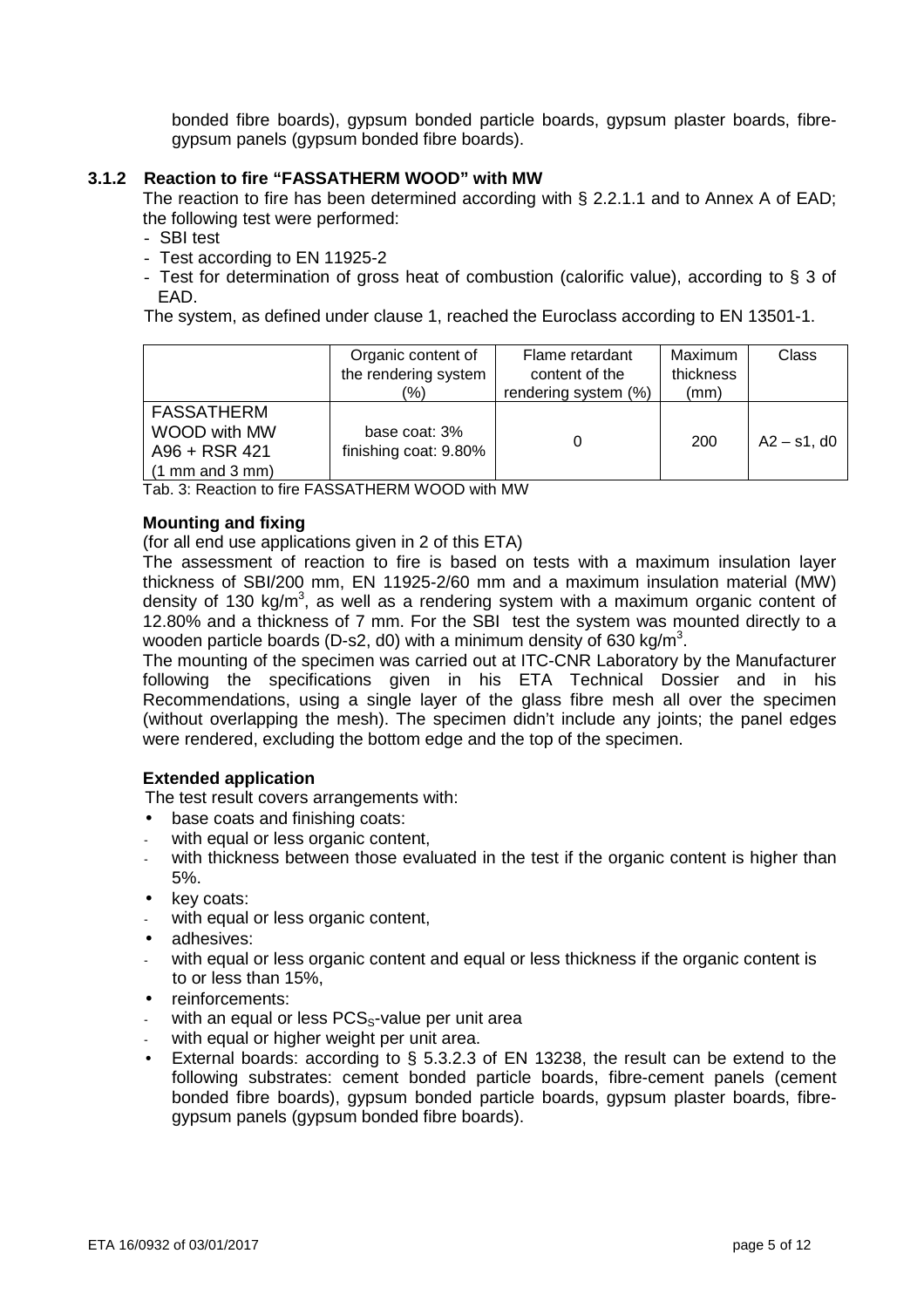## **3.2 HYGIENE, HEALTH AND THE ENVIRONMENT**

#### **3.2.1 Water absorption (capillarity test)**

The water absorption has been determined in accordance with § 2.2.2.1 of EAD.

| Water absorption of base coat<br>on Insulation Products | after 1 hour              | after 24 hours            |
|---------------------------------------------------------|---------------------------|---------------------------|
| Base coat "A96" on EPS                                  | $< 1.0$ kg/m <sup>2</sup> | $< 0.5$ kg/m <sup>2</sup> |
| Base coat "A96" on MW                                   | $< 1.0$ kg/m <sup>2</sup> | $< 0.5$ kg/m <sup>2</sup> |

Tab. 4: Water absorption of base coat on all the insulation products

| Water absorption of                                                                                              | after 1 hour              | after 24 hours            |
|------------------------------------------------------------------------------------------------------------------|---------------------------|---------------------------|
| Rendering system made of:<br>- base coat "A96" on EPS<br>- key coat "FX 526"<br>- finishing coat "RX 561" (2 mm) | $< 1.0$ kg/m <sup>2</sup> | $< 0.5$ kg/m <sup>2</sup> |
| Rendering system made of:<br>- base coat "A96" on MW<br>- key coat "FS 412"<br>- finishing coat "RSR 421"        | $< 1.0$ kg/m <sup>2</sup> | $< 0.5$ kg/m <sup>2</sup> |

Tab. 5: Water absorption of rendering systems

#### **3.2.2 Water tightness: Hygrothermal behaviour** (heat-rain and heat-cold cycles)

In accordance with the method envisaged in § 2.2.2.2 of EAD, the kit has been applied on rig and the hygrothermal behaviour of the system has been assessed.

None of the following defects occurred:

**• blistering or peeling of any paint finishing,** 

 failure or cracking associated with joints between insulation products boards or profiles fitted with the system,

**detachment of the render,** 

cracking allowing water penetration to the insulation layer.

Assessment: the system "FASSATHERM WOOD" is resistant to hygrothermal cycles.

#### **3.2.3 Water tightness: Moisture content and gradient**

The moisture content and gradient has been determined in accordance with § 2.2.2.4 of EAD; according to EAD, the test was performed only on alternative with MW.

The test was performed on the system made of:

- base coat "A96" on MW

- key coat "FS 412"

- finishing coat "RSR 421".

| Moisture content in | Percentage | Time         |
|---------------------|------------|--------------|
| ΜW                  | د.ء        | Summer cycle |
| Wood                |            | Summer cycle |

Tab. 6: Moisture content

| Moisture gradient in | Percentage | ime          |
|----------------------|------------|--------------|
| MW                   |            | Winter cycle |

Tab. 7: Moisture Gradient

Assessment: No cracking, no blistering, no peeling detachment of render and no loss of adhesion was observed neither during, nor at the end of climatic cycles.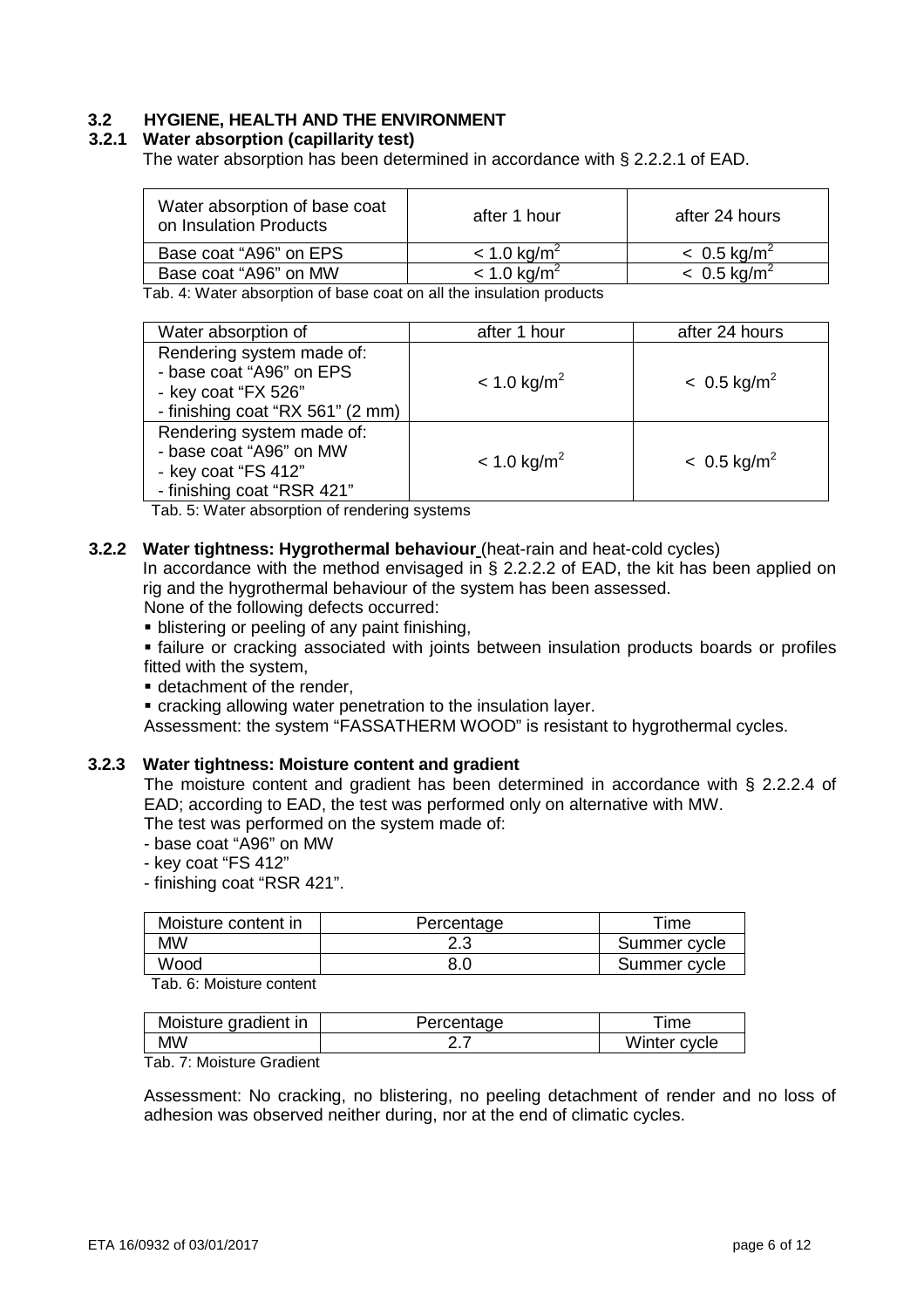#### **3.2.4 Water vapour permeability (Resistance to water vapour diffusion)**

The water vapour permeability has been determined in accordance with § 2.2.2.6 of EAD.

| Water vapour permeability of the system | Equivalent air thickness (m) |
|-----------------------------------------|------------------------------|
| Rendering system made of:               |                              |
| - base coat "A96" on EPS                | 0.50                         |
| - key coat "FX 526"                     |                              |
| - finishing coat "RX 561" (2 mm)        |                              |
| Rendering system made of:               |                              |
| - base coat "A96" on MW                 | 0.46                         |
| - key coat "FS 412"                     |                              |
| - finishing coat "RSR 421"              |                              |

Tab. 8: Water vapour permeability

#### **3.3 SAFETY IN USE**

#### **3.3.1 Bond strength between the base coat and the insulation products**

The bond strength has been determined in accordance with § 2.2.3.1 of EAD.

| Bond strength between:                                                   |                 |
|--------------------------------------------------------------------------|-----------------|
| base coat "A96" and insulation products: EPS                             |                 |
| - under dry conditions                                                   | $\geq 0.08$ MPa |
| - after ageing in the rig                                                | $\geq 0.08$ MPa |
| base coat "A96" and insulation products: MW                              |                 |
| - under dry conditions                                                   | $\geq 0.08$ MPa |
| - after ageing in the rig                                                | $\geq 0.08$ MPa |
| Tek O. Denal strongth hot usen the hoos seat and the inculation needucte |                 |

Tab. 9: Bond strength between the base coat and the insulation products

#### **3.3.2 Pull through: fixing strength for ETICS with EPS panels fixed with anchors fixed through the insulation only.**

The following failure loads only apply to the listed combination (EPS panel's characteristics) /(anchor plate's characteristics FASSA WOOD FIX (EJOT STR-H) and the characteristics of the insulation product given in § 4.1 of this ETA.

|                                              | Apply to anchors listed in Tab. 1 of this ETA mounted on the insulation EPS panels surface |                                                     |                    |                              |
|----------------------------------------------|--------------------------------------------------------------------------------------------|-----------------------------------------------------|--------------------|------------------------------|
| Characteristics of the<br>insulation product |                                                                                            | Thickness (mm)                                      |                    | $\geq 60$ mm                 |
|                                              |                                                                                            | Tensile strength perpendicular to<br>the face (kPa) |                    | $\geq$ 150 kPa               |
|                                              |                                                                                            | Shear modulus                                       |                    | $≥ 1.00$ N/mm <sup>2</sup>   |
| Plate diameter (mm)                          |                                                                                            |                                                     | $\geq 60$          |                              |
| Failure<br>loads<br>(N)                      | Anchors not placed at the panel<br>joints (Pull-through test)                              |                                                     | $R_{\text{panel}}$ | Minimal: 742<br>Average: 753 |

Tab. 10: Failure loads (N)

The failure loads specified above only apply to the following anchors with deep mounting under the given conditions of installation:

| Anchor            | Thickness of EPS [d]   | Conditions of installation                     |
|-------------------|------------------------|------------------------------------------------|
| <b>FASSA WOOD</b> | 100 mm > $d \ge 80$ mm | - Maximum installation depth of the anchor     |
| FIX (Ejot STR h)  | (for standard EPS)     | plate: 15 mm (~ thickness of insulation cover) |
|                   |                        | - Maximum depth of die: 5 mm                   |
|                   | $\geq 100$ mm          | - Maximum installation depth of the anchor     |
|                   | (for standard EPS)     | plate:15 mm (~ thickness of insulation cover)  |
|                   |                        | - Maximum depth of die: 20 mm                  |

Tab. 11: Conditions of installation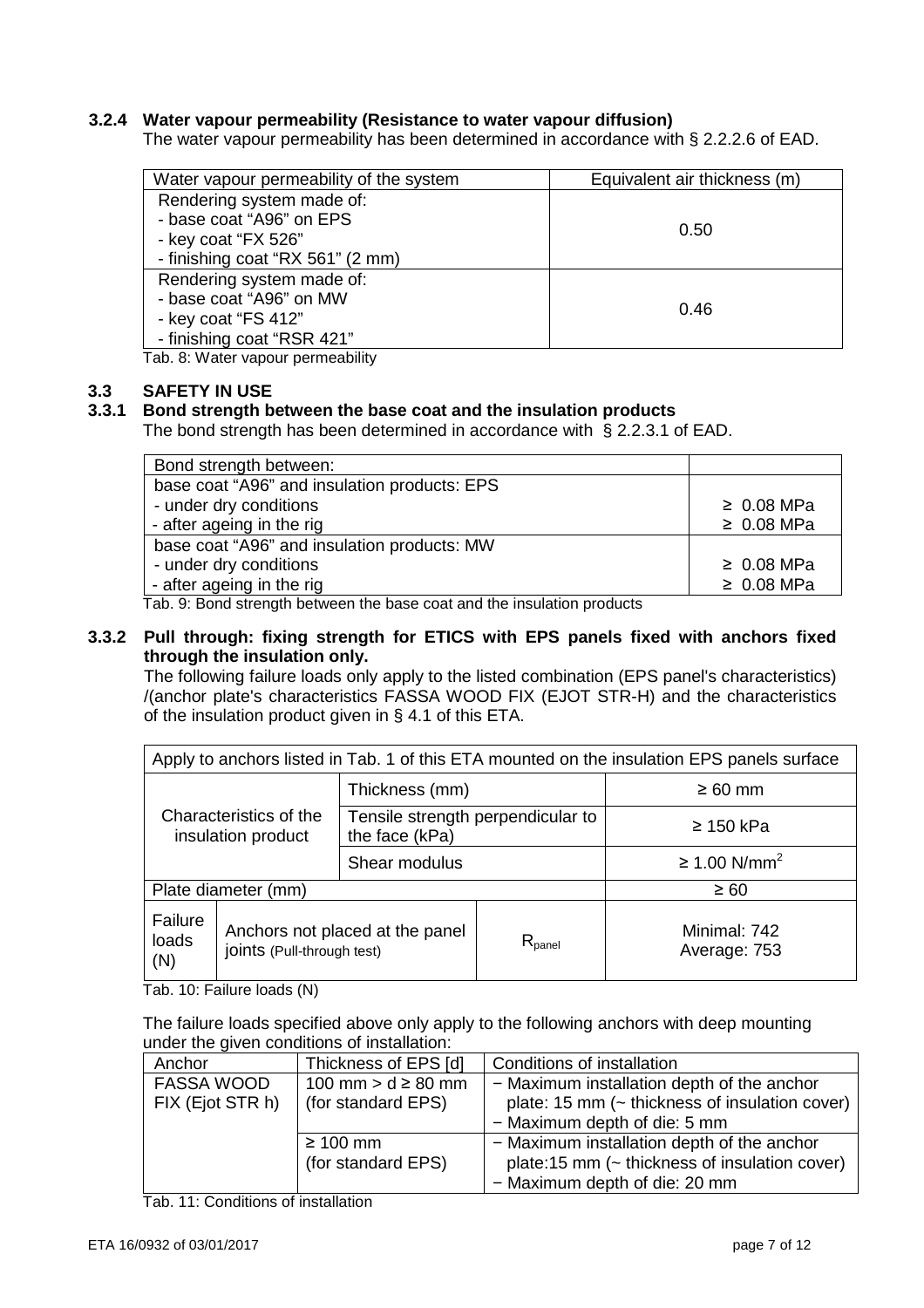The wind load resistance of the ETICS  $R_d$  is calculated as follow:

#### **R**<sub>d</sub> = (R<sub>panel</sub> x n<sub>panel</sub>) / γ

where:

| VIII               |                                                             |
|--------------------|-------------------------------------------------------------|
| $n_{\text{panel}}$ | number (per $m2$ ) of anchors not placed at the panel joint |
| γ.                 | national safety factor                                      |

#### **3.3.3 Pull through: fixing strength for ETICS with MW panels fixed with anchors fixed through the insulation only**

The tensile strength of MW insulation product in wet conditions is more than 80% of that determined in dry conditions, therefore the Pull-through test has been carried out in wet conditions according to § 2.2.3.8 /"28 days exposure" of EAD.

The following failure loads only apply to the listed combination (MW panel's characteristics) / (anchor plate's characteristics) and the characteristics of the insulation product given in § 4.2 of this ETA.

| Apply to all anchors listed in Tab. 1 of this ETA mounted on the insulation panels surface |  |                                                                       |                              |                            |
|--------------------------------------------------------------------------------------------|--|-----------------------------------------------------------------------|------------------------------|----------------------------|
| Characteristics of the<br>insulation product                                               |  | Thickness (mm)                                                        |                              | $\geq 100$ mm              |
|                                                                                            |  | Tensile strength perpendicular to<br>the face (kPa) in wet conditions |                              | 2.1 kPa                    |
|                                                                                            |  | Shear modulus                                                         |                              | $≥ 1.13$ N/mm <sup>2</sup> |
| Plate diameter (mm)                                                                        |  |                                                                       |                              | $\geq 60$                  |
| Failure<br>Anchors not placed at the panel<br>loads<br>joints (Pull-through test)<br>(N)   |  | $R_{\text{panel}}$                                                    | Minimal: 426<br>Average: 459 |                            |

Tab. 12: Failure loads (N)

The failure loads specified above only apply to the following anchors with deep mounting under the given conditions of installation:

| Anchor            | Thickness of MW [d] | Conditions of installation                           |
|-------------------|---------------------|------------------------------------------------------|
| <b>FASSA WOOD</b> | $\geq 100$ mm       | - Maximum installation depth of the anchor           |
| FIX (Ejot STR H)  | (for standard MW)   | plate: 15 mm ( $\sim$ thickness of insulation cover) |
|                   |                     | - Maximum depth of die: 20 mm                        |

Tab. 13: Conditions of installation

The wind load resistance of the ETICS  $R_d$  is calculated as follow:

 $R_d = (R_{\text{panel}} \times n_{\text{panel}}) / \gamma$ 

where:

 $n_{\text{panel}}$ : number (per m<sup>2</sup>) of anchors not placed at the panel joint γ: national safety factor.

#### **3.3.4 Impact resistance**

The tests have been performed on the rig after the hygrothermal cycles, in accordance with § 2.2.3.19 of EAD. The system was made with one single standard mesh. The resistance of the system to hard body impacts (3 Joules and 10 Joules) leads to the following description:

| "FASSATHERM WOOD" in all its alternatives       | Rendering not cracked |
|-------------------------------------------------|-----------------------|
| Single standard mesh                            | and not penetrated    |
| Tab. 14: Impact resistance of "FASSATHERM WOOD" |                       |

#### **3.3.5 Bond strength after ageing**

The bond strength of the system after ageing has been determined following the method envisaged in § 2.2.3.20 of EAD.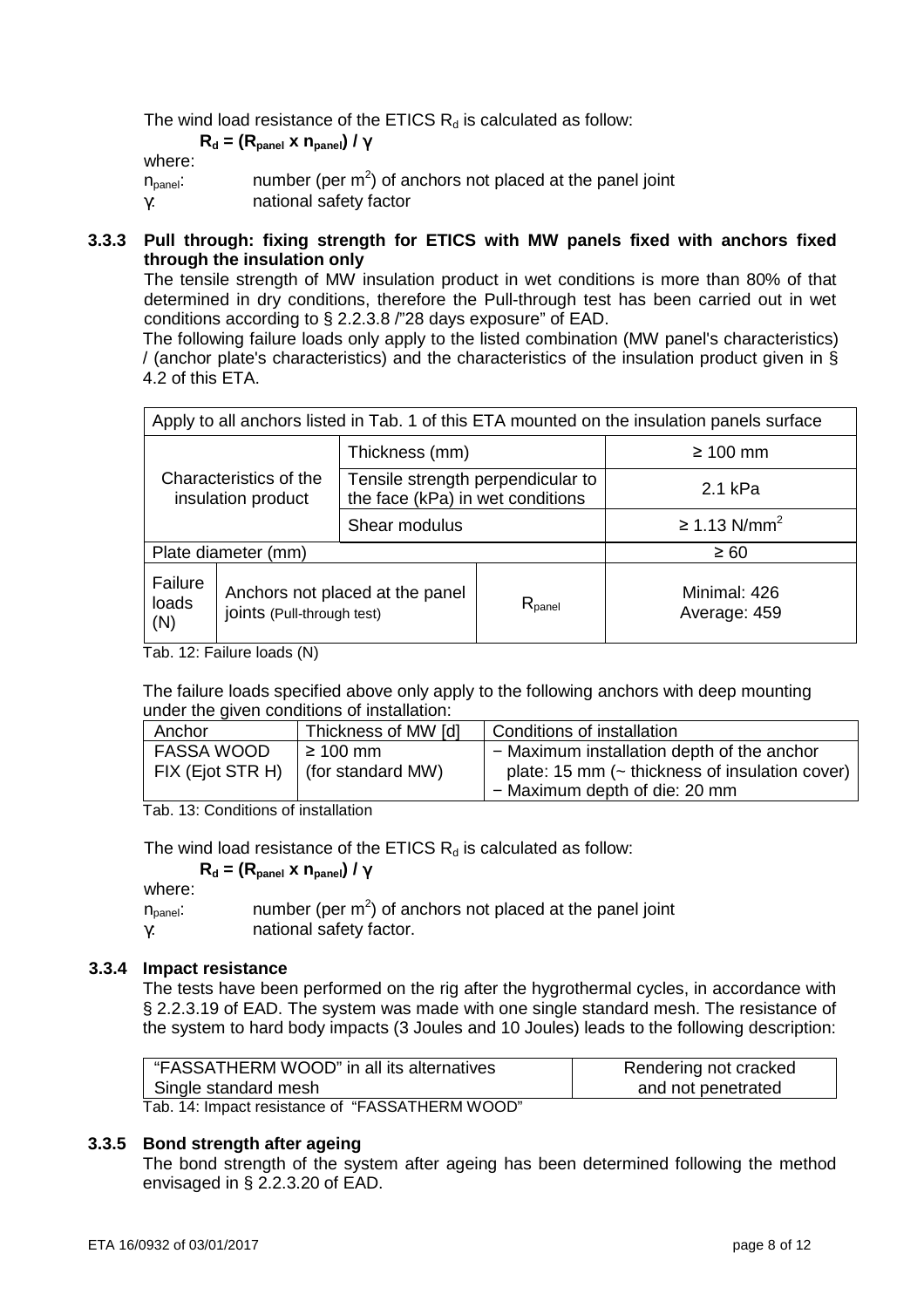| Bond strength after ageing on the rig                                 | Level                            |
|-----------------------------------------------------------------------|----------------------------------|
| Bond strength between rendering system and EPS<br>insulation products | $\geq 0.08$ MPa                  |
| Bond strength between rendering system and MW<br>insulation products  | failure occurred into insulation |
| Tab. 15: Bond strength after ageing                                   |                                  |

#### **3.4 ENERGY ECONOMY AND HEAT RETENTION**

#### **3.4.1 Thermal resistance**

The thermal transmittance of the substrate wall covered by the ETICS is calculated in accordance with the standard EN ISO 6946:

$$
U = U_c + \chi_p.n
$$

Where:

- $\chi_{p}$  *n* has only to be taken into account if it is greater than 0,04 W/(m<sup>2</sup>.K);
- U: global thermal transmittance of the covered wall (W/ (m<sup>2</sup>.K));
- n: number of anchors (through insulation product) per m<sup>2</sup>;
- $\chi_{\text{o}}$ : local influence of thermal bridge caused by an anchor. The value listed below can be taken into account if not specified in the eventual anchor's ETA:
	- = 0.002 W/K for anchors with a stainless steel screw with the head covered by a plastic material and for anchors with an air gap at the head of the screw  $(\chi_n$  *n* negligible for n < 20);
	- = 0.004 W/K for anchors with a galvanized steel screw with the head covered by a plastic material ( $\chi_p$  *n* negligible for n < 10);
	- = negligible for anchors with plastic nails (reinforced or not with glass fibres …).
- Uc: thermal transmittance of the current part of the covered wall (excluding thermal bridges) (W/ (m².K)) determined as follows:

$$
U_c = \frac{R_i + R_{\text{render}} + R_{\text{substrate}} + R_{\text{se}} + R_{\text{si}}}{R_i + R_{\text{se}} + R_{\text{si}}}
$$

1

Where:

| $R_i$ :<br>$R_{\text{render}}$ :    | thermal resistance of the insulation product;<br>thermal resistance of the render (about $0.02$ (m <sup>2</sup> .K)/W); |
|-------------------------------------|-------------------------------------------------------------------------------------------------------------------------|
| $\mathsf{R}_{\mathsf{substrate}}$ : | thermal resistance of the substrate of the building (concrete, brick )<br>$((m2.K) / W)$ ;                              |
| $R_{se}$ :                          | external superficial thermal resistance ((m <sup>2</sup> .K)/W);                                                        |
| $R_{si}$ :                          | internal superficial thermal resistance ((m <sup>2</sup> .K)/W).                                                        |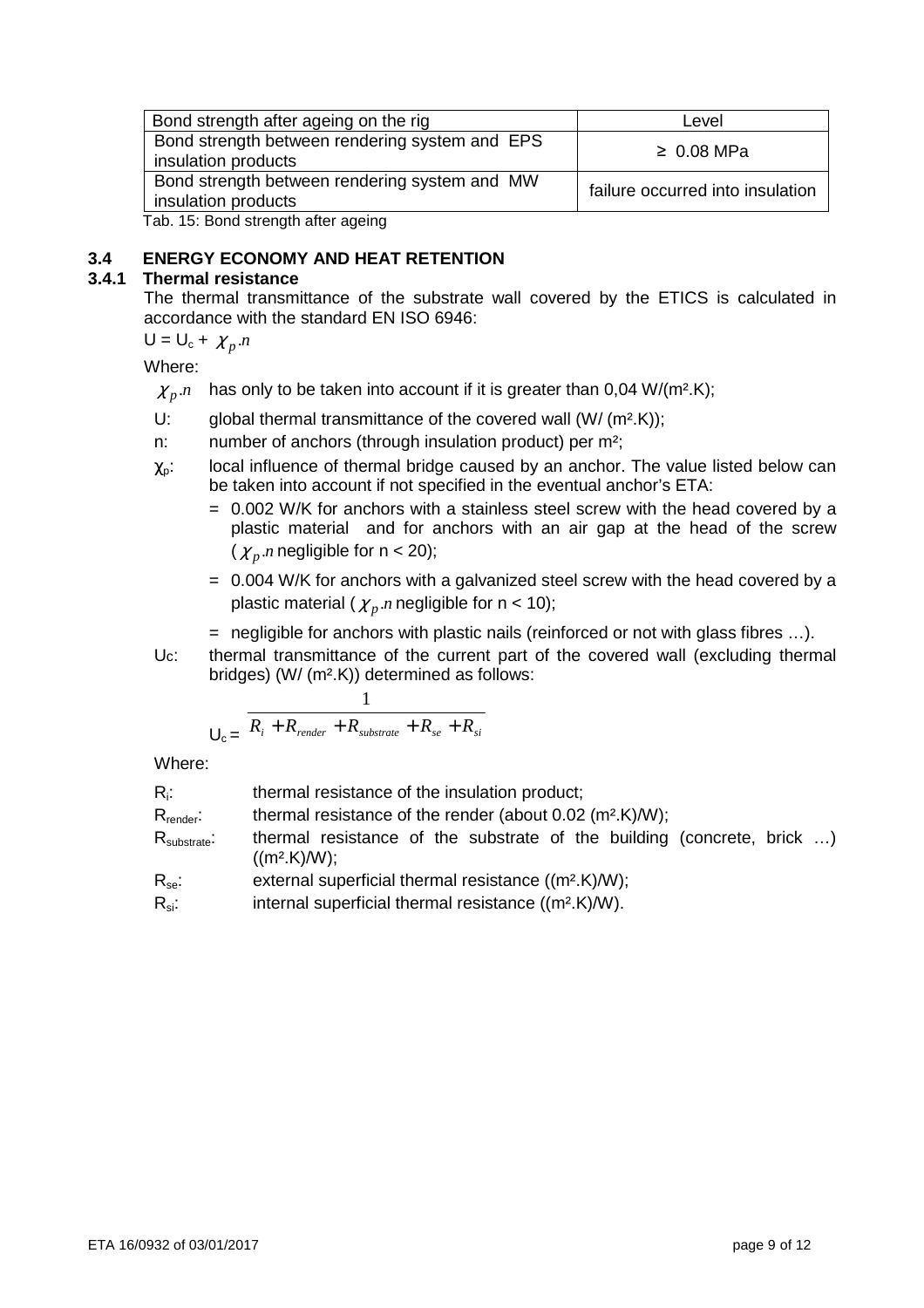# **4. COMPONENT'S CHARACTERISTICS AND PARAMETERS**<sup>15</sup>

The tests on components have been carried out in accordance with EAD.

#### **4.1 INSULATION PRODUCT: EPS PANELS**

 Expanded Polystyrene panels with right edges. Their characteristics are given in the following table.

| Characteristic                                                                            | <b>Test Method</b> | Level/Class                        |
|-------------------------------------------------------------------------------------------|--------------------|------------------------------------|
| Reaction to fire<br>maximum thickness: 200 mm<br>minimum density: $14.5 \text{ kg/m}^3$   | EN 11925-2         | Euroclass E<br>(EN 13501-1)        |
| Water absorption by partial immersion<br>thickness: 60 mm<br>density: $18 \text{ kg/m}^3$ | <b>EN 1609</b>     | $0.065$ kg/m <sup>2</sup>          |
| Water vapour permeability<br>thickness: 60 mm                                             | EN 12086           | $30.9 \mu$                         |
| Tensile strength                                                                          | <b>EN 1607</b>     | 150 KPa                            |
| Shear strength                                                                            | EN 12090           | $0.07$ N/mm <sup>2</sup>           |
| Shear modulus of elasticity                                                               | EN 12090           | 1.32 $N/mm^2$                      |
| Conductivity ( $\lambda$ )                                                                | EN 12667           | 0.036 W/mK                         |
| Thermal resistance for the minimum<br>thickness (60 mm)                                   | EN 12667           | 1.7 $m^2$ K/W                      |
| Dimensional stability<br>$(23^{\circ} \pm 2^{\circ}C, 50 \pm 5\% \text{ RH})$             | EN 1603            | $< 0.2 \%$<br>DS(N) 2 (EN 13163)   |
| Dimensional stability (70° $\pm$ 2° C for 7 days)                                         | <b>EN 1604</b>     | $< 0.5 \%$<br>DS(70,-)1 (EN 13163) |

Tab. 16: Characteristics of Insulation product "EPS"

#### **4.2 INSULATION PRODUCT: MW PANELS**

Mineral Wool panels with right edges. Their characteristics are given in the following table.

|                                                                                                             | <b>Test Method</b> | Level/Class      |
|-------------------------------------------------------------------------------------------------------------|--------------------|------------------|
| Reaction to fire - (EN 11925-2)<br>thickness: $100 - 200$ mm - density: 90 -130 kg/m <sup>3</sup>           | EN 11925-2         | Euroclass A1     |
| Water absorption after 24 hours ( $kg/m^2$ )<br>thickness: $100 \text{ mm}$ - density: $130 \text{ kg/m}^3$ | EN 1609            | $\leq$ 1         |
| Water vapour permeability $(\mu)$<br>thickness: 100 mm                                                      | EN 12086           | 4.43             |
| Tensile strength (kPa)                                                                                      | EN 1607            | 4.0              |
| Tensile strength in wet conditions (kPa)                                                                    |                    |                  |
| - after 7 days                                                                                              | § 2.2.3.8 of EAD   | 2.4              |
| - after 28 days                                                                                             |                    | 2.1              |
| Shear Strength (N/mm <sup>2</sup> )                                                                         | EN 12090           | 0.02             |
| Shear Modulus of Elasticity (N/mm <sup>2</sup> )                                                            | EN 12090           | 0.8              |
| Conductivity ( $\lambda$ )                                                                                  | EN 12667           | 0.035 W/mK       |
| Thermal resistance for the minimum                                                                          | EN 12667           | 2.9 ( $m^2$ K/W) |
| thickness 100 mm                                                                                            |                    |                  |
| Dimensional stability (23° $\pm$ 2°C, 50 $\pm$ 5% RH)                                                       | EN 1603            | < 0.2 %          |
| Dimensional stability (70° $\pm$ 2° C for 7 days)                                                           | EN 1604            | $0.5\%$          |

Tab. 17 Characteristics of Insulation product "MW"

 $\overline{\phantom{a}}$ 

<sup>&</sup>lt;sup>15</sup> The ETA Holder could change, under his own responsibility, some of the suppliers of a component, but only provided that the characteristics and the performances of the new components and the final performances of the system do not change at all. These changes must be fully recorded within the Factory Production Control documents in order to grant full traceability.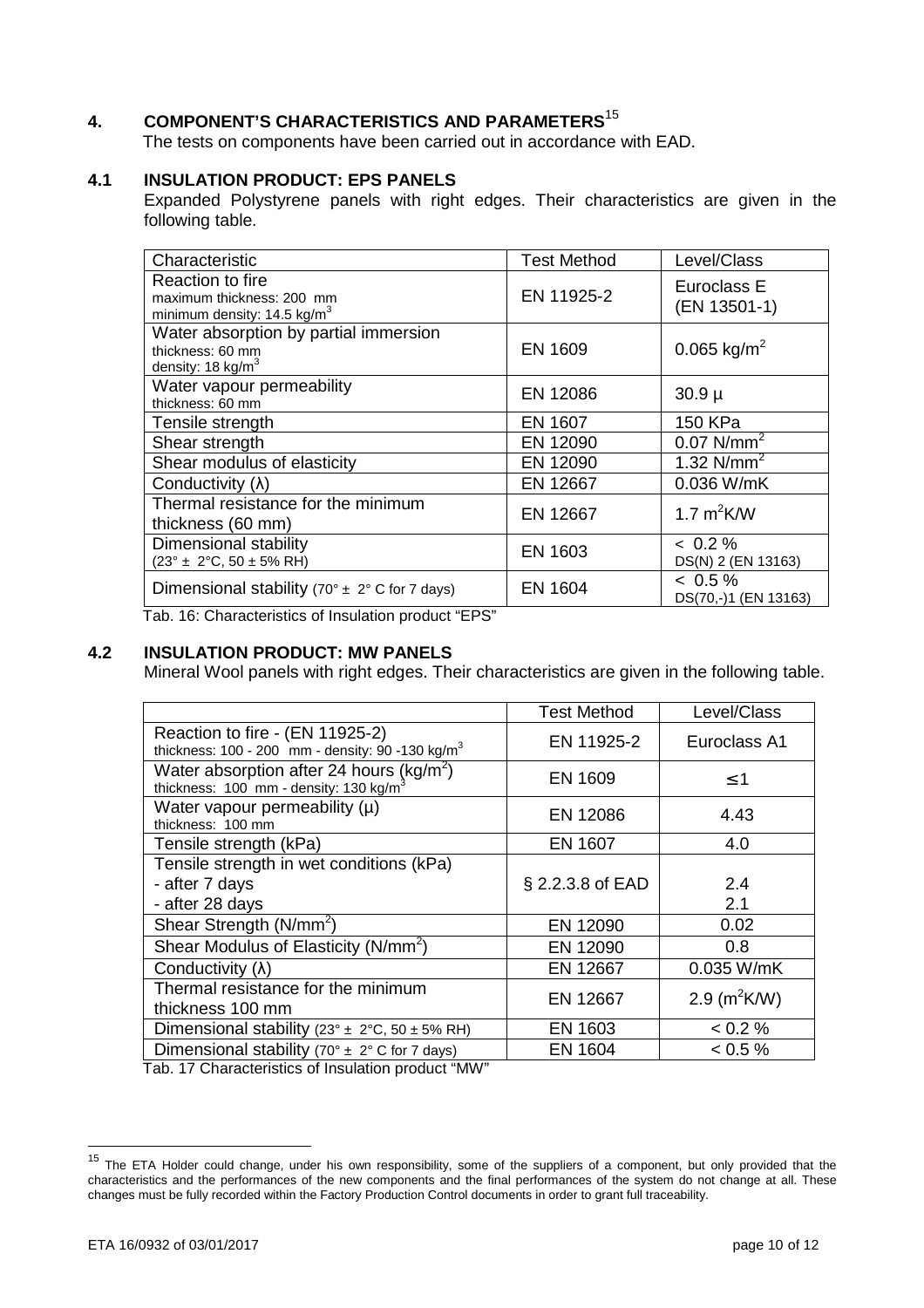#### **4.3 RENDERING SYSTEM (BASE COAT + REINFORCEMENT)**

#### **4.3.1 Rendering system strip tensile test**

The test has been carried out in accordance with § 2.2.3.12 of EAD.

| Rendering system                                                         | mean value of cracks   | mean value of cracks   |  |
|--------------------------------------------------------------------------|------------------------|------------------------|--|
| strain value                                                             | in warp direction (mm) | in weft direction (mm) |  |
| 0.3%                                                                     | $0.10 < w \le 0.15$    | $0.10 < w \le 0.15$    |  |
| 0.5%                                                                     | $0.10 < w \le 0.15$    | $0.10 < w \le 0.15$    |  |
| 0.8%                                                                     | $0.15 < w \leq 0.20$   | $0.10 < w \le 0.15$    |  |
| 1.0%                                                                     | $0.10 < w \leq 0.15$   | $0.10 < w \leq 0.15$   |  |
| 1.5%                                                                     | $0.15 < w \leq 0.20$   | $0.10 < w \le 0.15$    |  |
| 2.0%                                                                     | $0.15 < w \leq 0.20$   | $0.10 < w \leq 0.15$   |  |
|                                                                          |                        |                        |  |
| n° of cracks                                                             | 17 (mean value)        | 18 (mean value)        |  |
| Tak $40.$ Dendesian ovatom atsin tanaila taat saavita (uu asaalda width) |                        |                        |  |

Tab. 18: Rendering system strip tensile test results (w = crack's width)

#### **4.4 REINFORCEMENT (GLASS FIBRE MESH)**

The reinforcement is a glass fibre meshes with the performances given in the following Table.

| Strength after ageing                                  | Results                  |
|--------------------------------------------------------|--------------------------|
| Residual strength after ageing                         | $\geq 20$ N/mm           |
| Relative residual resistance                           | $\geq 50$ % of the value |
| (% after ageing) of strength in the as delivered state | at as delivered state    |
| Tab 19: Residual strength after ageing                 |                          |

Tab. 19: Residual strength after ageing

# **4.5 MECHANICAL FIXINGS**

#### **4.5.1 Reaction to fire**

According to TR21 § 2.1, the fixings have not to be tested separately; anyway the fixing were part of the samples subjected to SBI test.

#### **4.5.2 Pull-out strength of mechanical fixings**

The test has been carried out, in accordance with § 2.2.3.14 of EAD, on anchors.

| External Boards typology                                                          | Minimum screw-in depth of anchor<br>"FASSA WOOD FIX"<br>(ejotherm STR H)<br>(mm) | Rated value of<br>pull-out<br>resistance<br>Fax,90, Rd<br>(N) |
|-----------------------------------------------------------------------------------|----------------------------------------------------------------------------------|---------------------------------------------------------------|
| Solid wood, glued laminated<br>timber or laminated timber of<br>coniferous specie | 35 o 24 (screwed through)                                                        | 940                                                           |
| OSB-panels                                                                        | 15<br>(screwed through)                                                          | 490                                                           |
| Resin bonded particleboards                                                       | 16<br>(screwed through)                                                          | 560                                                           |
| Cement bonded particleboards                                                      | 16<br>(screwed through)                                                          | 560                                                           |

Tab.: 20: Pull-out strength of mechanical fixings

#### **4.5.3 Protection against corrosion**

Corrosion protection of metal fasteners corresponds to the requirements of the intended service class (see EN 1995-1-1 and the corresponding reference standards). For especially corrosive conditions consideration should be given to heavier hot dip coatings or stainless steel.